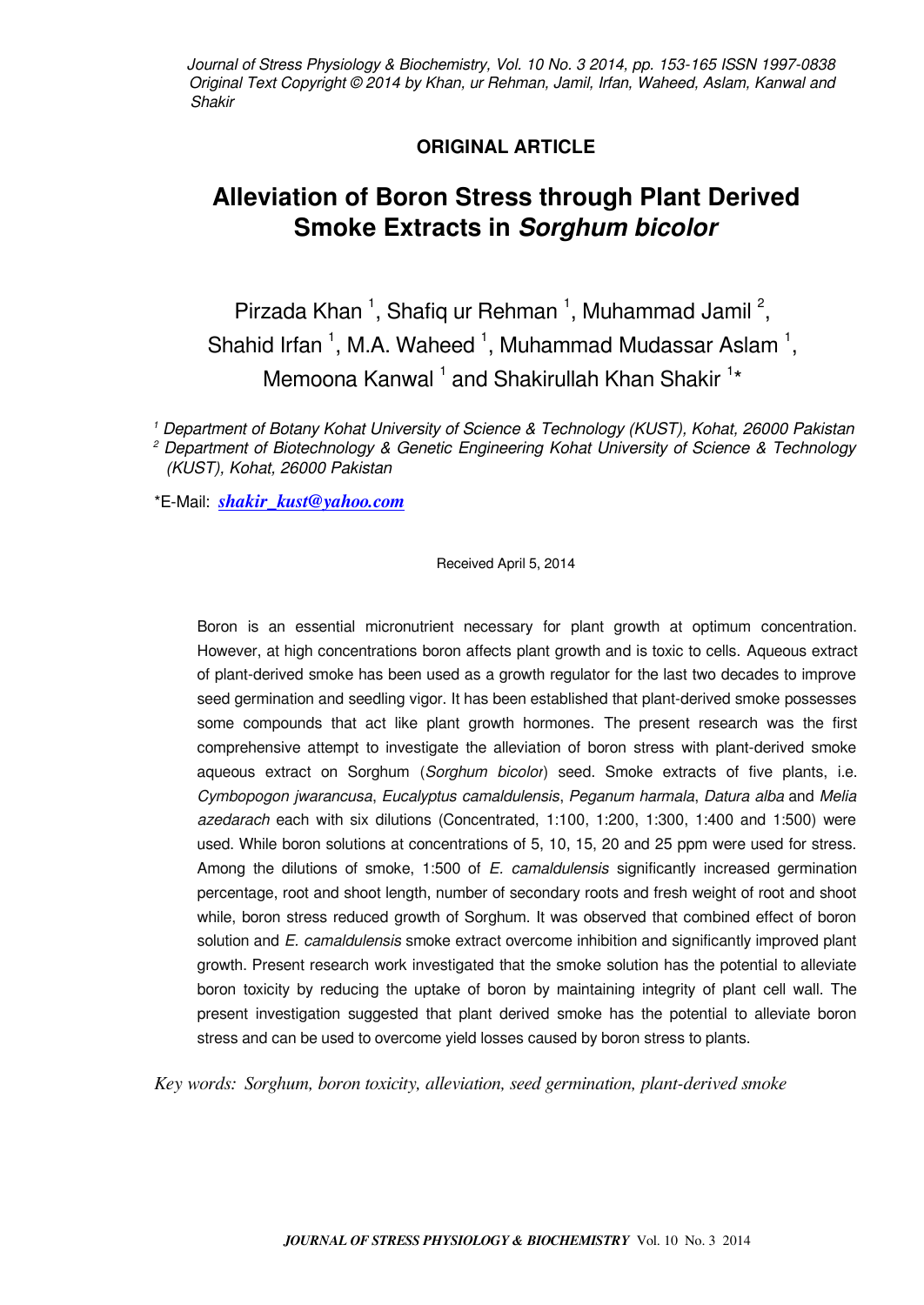# **ORIGINAL ARTICLE**

# **Alleviation of Boron Stress through Plant Derived Smoke Extracts in Sorghum bicolor**

Pirzada Khan<sup>1</sup>, Shafiq ur Rehman<sup>1</sup>, Muhammad Jamil<sup>2</sup>, Shahid Irfan  $^1$ , M.A. Waheed  $^1$ , Muhammad Mudassar Aslam  $^1$ , Memoona Kanwal<sup>1</sup> and Shakirullah Khan Shakir<sup>1\*</sup>

1 Department of Botany Kohat University of Science & Technology (KUST), Kohat, 26000 Pakistan <sup>2</sup> Department of Biotechnology & Genetic Engineering Kohat University of Science & Technology (KUST), Kohat, 26000 Pakistan

\*E-Mail: *[shakir\\_kust@yahoo.com](mailto:shakir_kust@yahoo.com)*

Received April 5, 2014

Boron is an essential micronutrient necessary for plant growth at optimum concentration. However, at high concentrations boron affects plant growth and is toxic to cells. Aqueous extract of plant-derived smoke has been used as a growth regulator for the last two decades to improve seed germination and seedling vigor. It has been established that plant-derived smoke possesses some compounds that act like plant growth hormones. The present research was the first comprehensive attempt to investigate the alleviation of boron stress with plant-derived smoke aqueous extract on Sorghum (Sorghum bicolor) seed. Smoke extracts of five plants, i.e. Cymbopogon jwarancusa, Eucalyptus camaldulensis, Peganum harmala, Datura alba and Melia azedarach each with six dilutions (Concentrated, 1:100, 1:200, 1:300, 1:400 and 1:500) were used. While boron solutions at concentrations of 5, 10, 15, 20 and 25 ppm were used for stress. Among the dilutions of smoke, 1:500 of *E. camaldulensis* significantly increased germination percentage, root and shoot length, number of secondary roots and fresh weight of root and shoot while, boron stress reduced growth of Sorghum. It was observed that combined effect of boron solution and E. camaldulensis smoke extract overcome inhibition and significantly improved plant growth. Present research work investigated that the smoke solution has the potential to alleviate boron toxicity by reducing the uptake of boron by maintaining integrity of plant cell wall. The present investigation suggested that plant derived smoke has the potential to alleviate boron stress and can be used to overcome yield losses caused by boron stress to plants.

*Key words: Sorghum, boron toxicity, alleviation, seed germination, plant-derived smoke*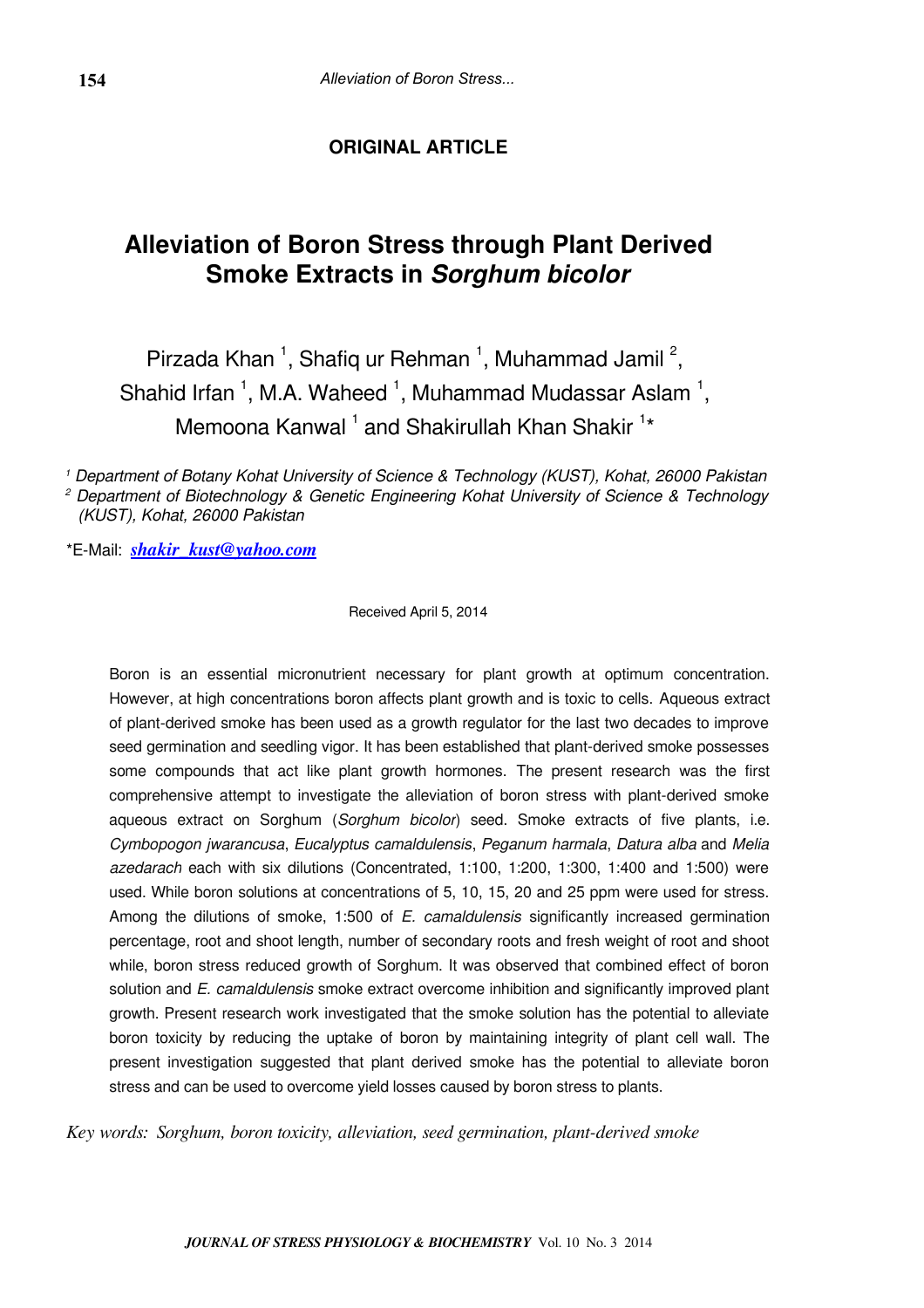Boron is an essential micronutrient required to maintain structural integrity of plant cell wall and metabolic pathways. The optimum B content for most of the plants is 20-100 ppm. Excess levels of Boron results in B toxicity as the B requirements and toxicity levels varies among plants. Boron availability in soil and in irrigation water is an important factor in agricultural production (Tanaka and Fujiwara, 2007). Boron occurs primarily as boric acid  $(H_3BO_3)$  in soil solution, which can be leached under high rainfall situations (Shorrocks, 1997; Yan et al., 2006). Due to this, B becomes deficient for plants that grow there and plant growth is affected as highly leached soils are not able to retain boron. On the other hand, low rainfall conditions can not sufficiently leach B and therefore may accumulate to levels that are toxic to plant growth (Reid, 2007b).

Plant-derived smoke has the ability to break dormancy and stimulate germination of Audouinia capitata, a fynbos species that grows in a fire-prone habitat (De Lange and Boucher, 1990). Since this discovery originated an idea that aqueous smoke extracts can be used to improve seed germination in a broad range of plants related to many families, irrespective of their fire sensitivity (Dixon et al., 1995; Roche et al., 1997; Brown and Botha, 2004). This phenomenon is potentially applicable in seed technology and has been comprehensively discussed in a number of reviews (Brown and Van Staden, 1997; Van Staden et al., 2000). Recently, a highly active and water soluble germination promoting compound, butenolide, 3-methyl-2H-furo [2, 3-c] pyran-2-one has been identified in smoke of burnt fynbos Passerina

vulgaris and grass Themeda triandra L. (Van Staden et al., 2004) as well as from the combustion of cellulose (Flematti et al., 2004). This compound has the ability to stimulate germination at very low concentrations, i.e. 10 $^{-9}$  M (Flematti *et al.*, 2004; Van Staden et al., 2004). The present research work is the first systematic attempt to investigate the alleviating effects of plant derived smoke extracts against toxicity caused by boron.

# **MATERIALS AND METHODS**

# **Seeds Collection**

Seeds of Sorghum (Sorghum bicolor), DS-2003 were obtained from NARC (National Agriculture Research Centre) Islamabad, Pakistan.

#### **Preparation of Solutions**

Plant materials of M. azedarach, C. jwarancusa, P. harmala, D. alba and E. camaldulensis were collected from Kohat region. Shade dried plant parts of these plants were used for preparation of concentrated aqueous smoke extracts by following methods of De Lange and Boucher (1990) as well as Dixon et al. (1995) with slight modifications. The smoke extracts were diluted up to 1:100, 1:200, 1:300, 1:400 and 1:500 by using distilled water.

### **Treatments**

Initially the Sorghum seeds were treated with different boron concentrations, i.e. 5; 10; 15; 20 and 25 ppm respectively. Furthermore, smoke solutions with significant results (1:500) were mixed with boron solutions to prepare "B stress alleviating solutions" for assessment of alleviation potential of plant-derived smoke against B stress.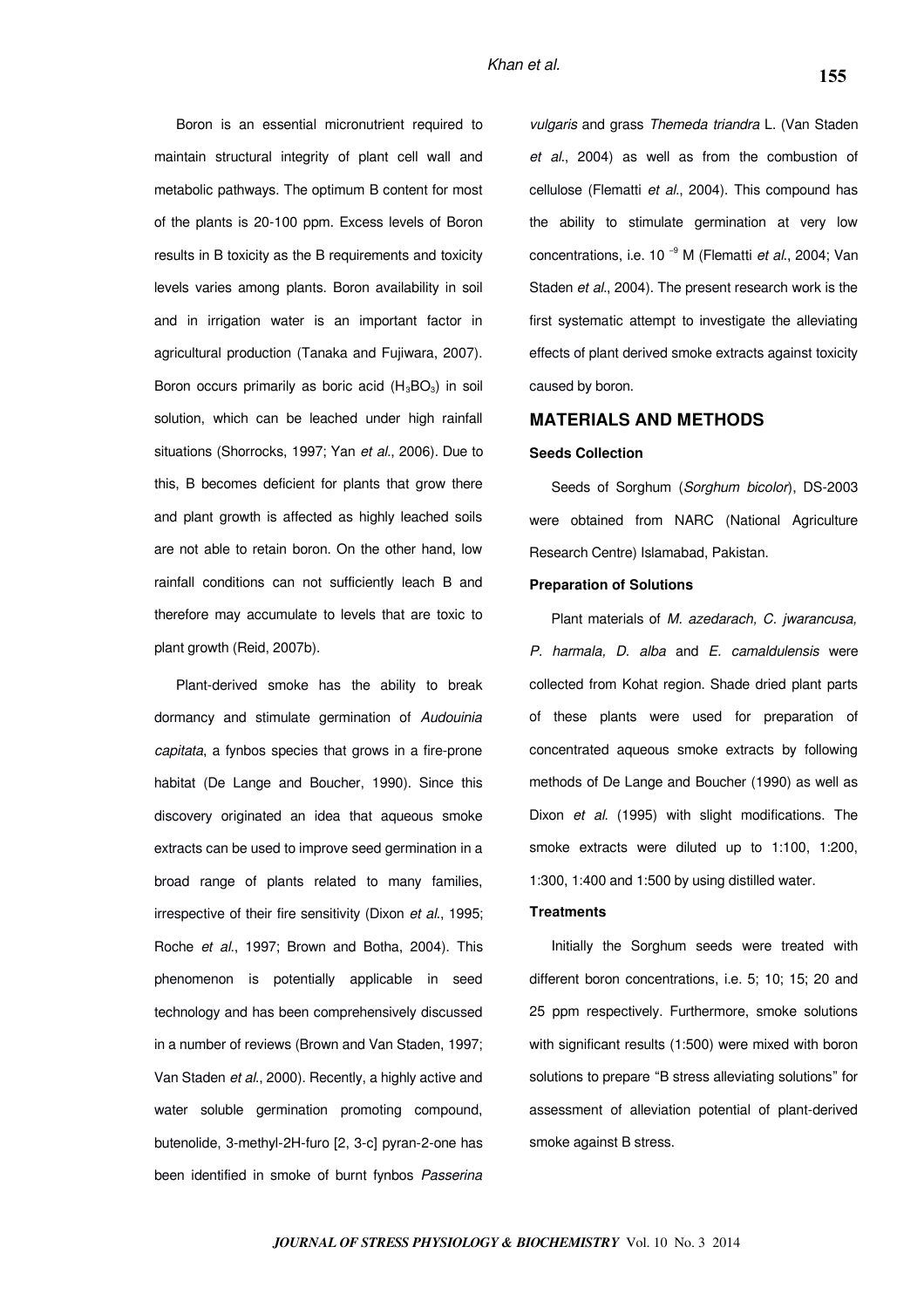# **Seed Germination**

Ten seeds of Sorghum per petri plate were moistened and chilled in Petri dish covered with double layer filter papers and then kept at 25  $^{\circ}$ C for two days to obtain uniform germination. After germination the seeds with equal radical size were placed on a filter paper soaked with respective B stress alleviating solutions. The filter paper was rolled like a cigar and was placed in a growth chamber under controlled conditions at 25  $^{\circ}$ C for ten days. Seed germination percentage was recorded for ten days of incubation by following Chantachume et al. (1995) method. Root and shoot length as well as fresh and dry weight of seedlings were recorded after ten days of incubation.

#### **Measurement of Boron contents**

For determination of B level, oven dried roots and shoots of Sorghum plant were digested in sulfuric acid and hydrogen peroxide in 2:1 ratio and analyzed by spectrophotometer following Azomethine – H method reviewed by Basson et al. (1969).

#### **Statistical analysis**

Statistics 9 software was used to analyze the data. One-way ANOVA and LSD- tests were applied to determine the correlation among different variables. P-value less than 0.05 considered as significant value.

# **RESULTS**

Present results revealed that smoke extracts collected from plant materials, improved seed germination (Fig. 1a). Significant increase in germination was observed by treating seeds with different smoke dilutions of C. jwarancusa (1:100 and 1:500), D. alba (1:300, 1:400 and 1:500), M.

azedarach at dilutions (1:100 and 1:500), while all dilutions E. camaldulensis and P. harmala (1:100, 1:200 and 1:500) (Fig. 1b). Significant decrease in final germination of Sorghum with (1:200) dilution of both C. jwarancusa and M. azedarach was resulted. Similarly concentrated smoke extracts of all the plants significantly reduced seed germination percentage.

After 24 hours of germination, smoke treatment (1:500) of E. camaldulensis showed most significant results and increased germination percentage was observed with smoke treatment (Fig 2a), while inhibition resulted with B treatments. With the application of combined solutions of smoke and B, smoke alleviated the inhibitory effects of B on seed germination percentage (Fig. 2b).

# **Effects on Root and shoot length**

Root length of Sorghum was significantly increased with application of E. camaldulensis smoke at dilutions (1:200 and 1:500) and P. harmala at dilution of 1:100 (Fig. 3a) while decreased by the application of D. alba dilutions (1:300, 1:400 and 1:500) and M. azedarach dilutions (1:100, 1:300 and 1:400). Similarly shoot length was significantly increased with the somoke dilutions (1:200 and 1:500) of E. camaldulensis and P. harmala (1:100 and 1:500) while dilutions of Melia and Datura as well as concentrated smoke extracts of plants decreased shoot length (Fig. 3b).

# **Effects on secondary roots of Sorghum**

Number of secondary roots of Sorghum were significantly increased when treated with smoke dilutions (1:200 and 1:500) of  $E$ . camaldulensis while 1:400 dilution of P. harmala increased the number of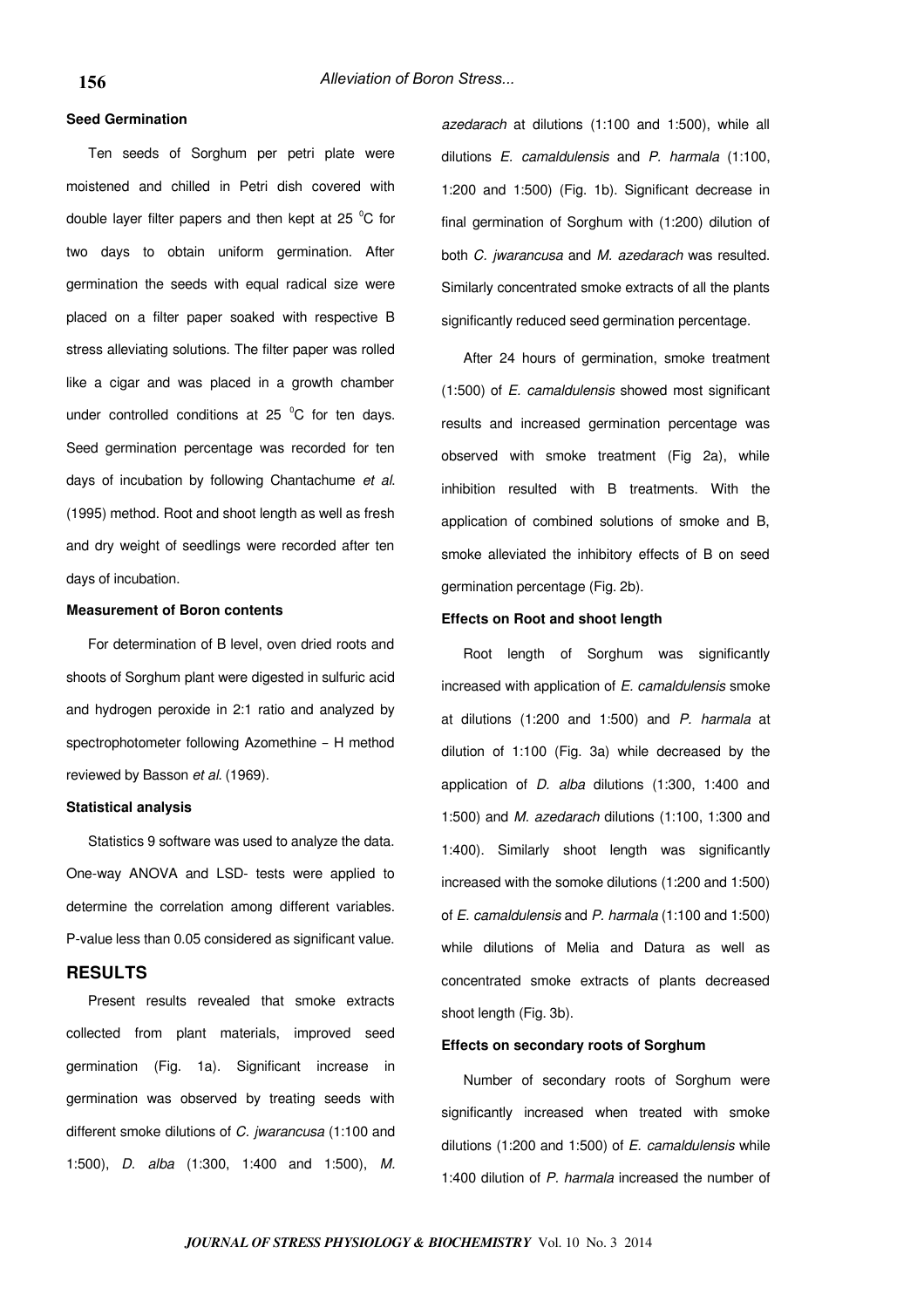secondary roots as compared to control. Similarly, 1:100 and 1:500 of C. jwarancusa, all dilutions of D. alba and M. azedarach as well as concentrated smoke extracts of all the plants significantly decreased the number of secondary roots (Fig. 4).

#### **Effects on root fresh and dry weight**

With application of plant-derived smoke, fresh and dry weight of plant roots were increased. Dilutions of E. camaldulensis (1:100, 1:200 and 1:500) and P. harmala (1:100) significantly increased root fresh weight, while *D. alba* and *M. azedarach* decreased root fresh weight at all dilutions. Similarly concentrated smoke extract of all the plants reduced fresh weight of roots. Similarly root dry weight was increased with treatment of E. camaldulensis and P. harmala at the same dilutions as for fresh weight (Table 1). However, smoke solutions of D. alba and M. azedarach as well as concentrated smoke of all the plants decreased root dry weight.

#### **Effects on shoot fresh and dry weight**

Fresh and dry weight of Sorghum shoot was increased with the smoke solutions of E. camaldulensis and P. harmala. E. camaldulensis smoke dilutions (1:200 and 1:500) and P. harmala dilution (1:500) showed promotory effects while decrease in fresh and dry weight was observed with D. alba and M. azedarach (1:300, 1:400 and 1:500). Concentrated smoke extracts of all the plants also resulted inhibition and significantly decreased shoot fresh and dry weights (Table 2).

With increase in B concentration, significant reduction in root and shoot length was found (Fig. 5 - 7). However, plant derived smoke significantly alleviated the stress of B on root length (Fig. 5a and 7). Though an improvement was found in shoot length with application of alleviated solutions as compared to B stress but it was not significant (Fig. 5b and 7).



**Figure 1.** Effect of C. jwarancusa (Cym), D. alba (Dat), E. camaldulensis (Euc), M. azedarach (Mel) and P. harmala (Peg) derived smoke on the germination  $\%$ ) of Sorghum after 24 (a) and 48 (b) hours.  $(P < 0.05 S)$ .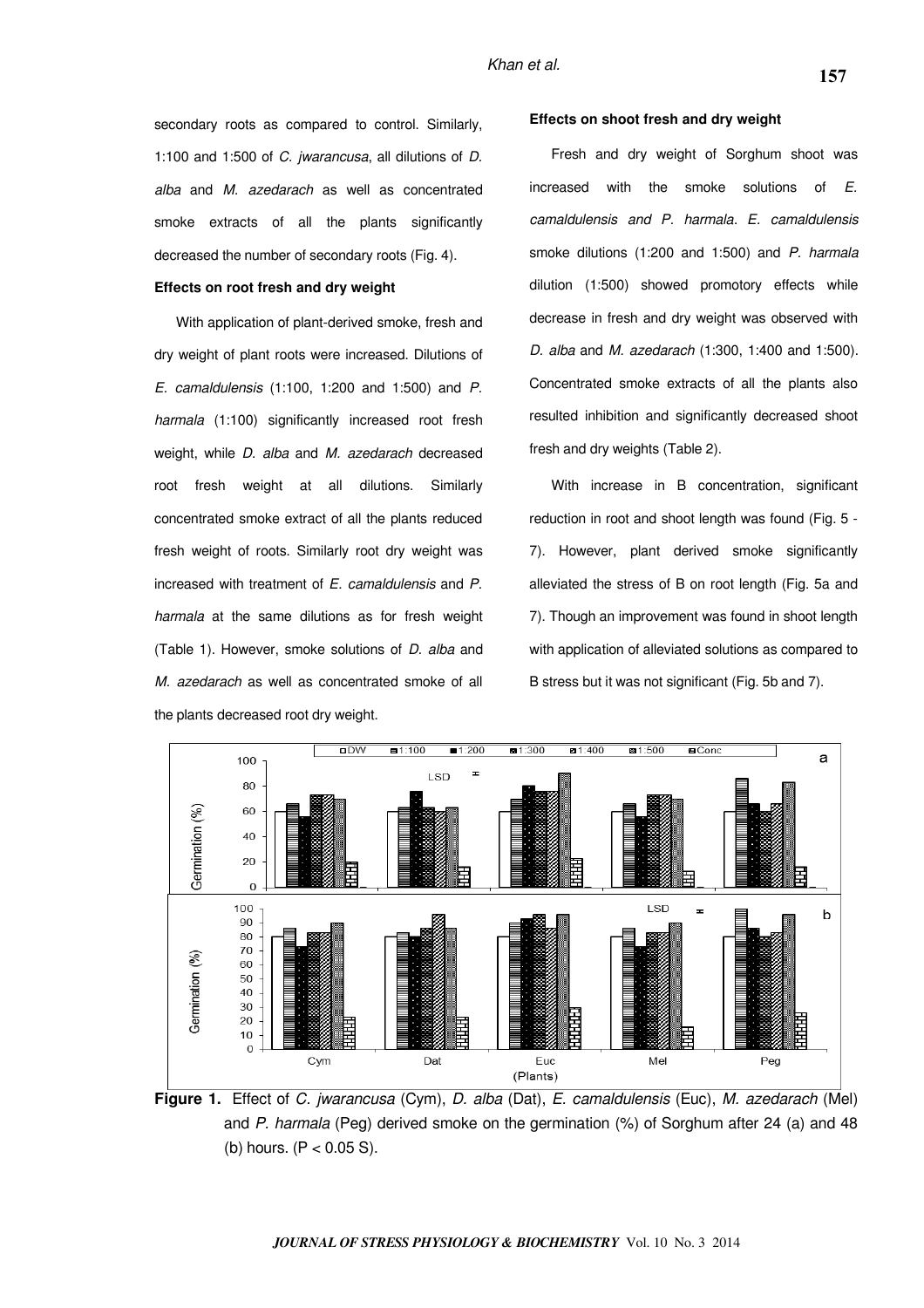

**Figure 2.** Germination (%) of Sorghum treated with boron and alleviating solutions (*E. camaldulesis* + B) after 24 (a) and 48 (b) hours. Vertical bar shows LSD at  $P < 0.05$  S.



**Figure 3.** Effects of C. jwarancusa (Cym), D. alba (Dat), E. camaldulensis (Euc), M. azedarach (Mel), P. harmala (Peg) and their concentrated (Con) smoke on root (a) and shoot length (b) of Sorghum (P < 0.05 S).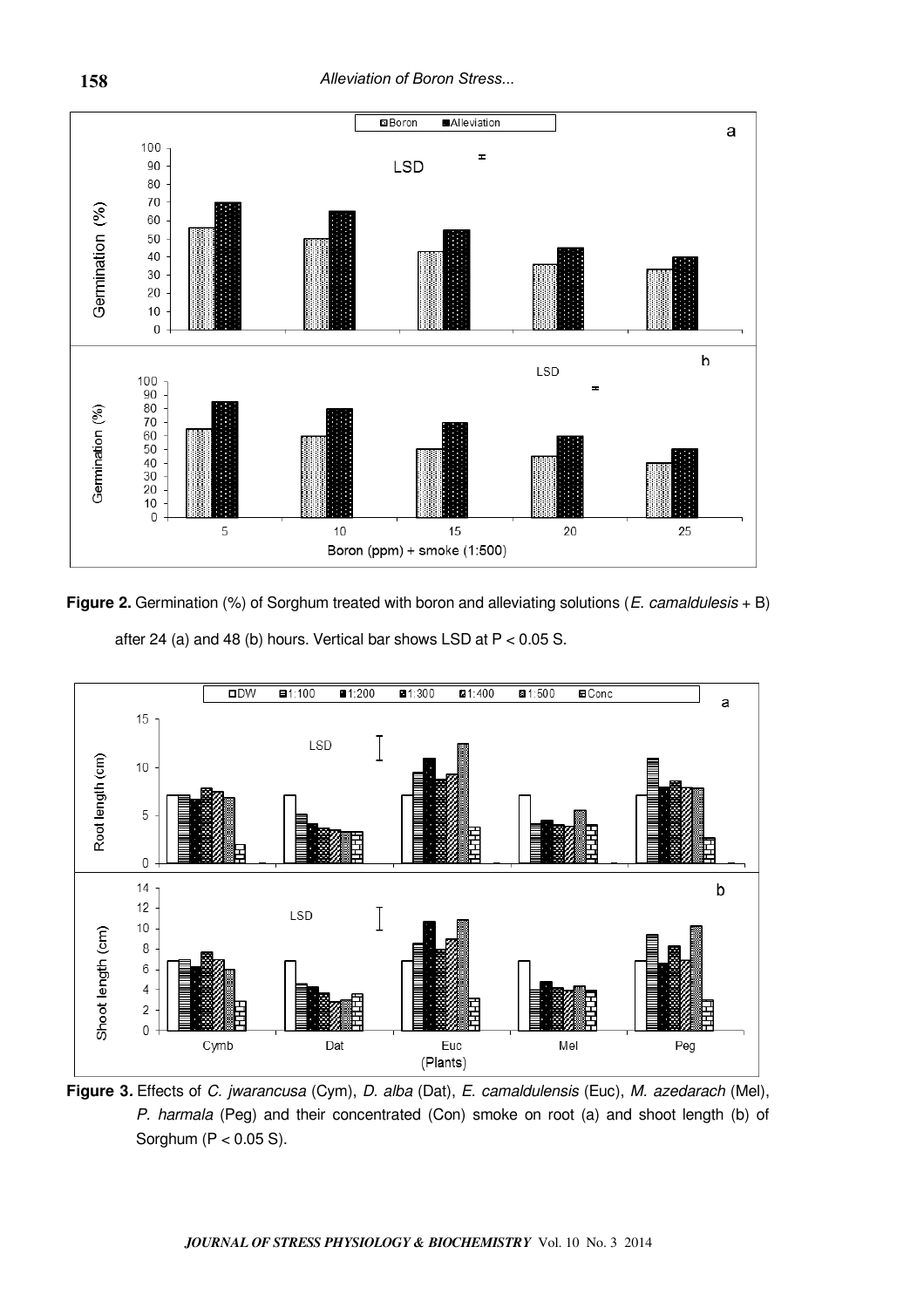

**Figure 4.** Effects of C. jwarancusa (Cym), D. alba (Dat), E. camaldulensis (Euc), M. azedarach (Mel), P. harmala (Peg) and their concentrated (Con) smoke on secondary root of Sorghum (P < 0.05 S).



**Figure 5.** Effect of B and alleviating solutions on root (a) and shoot length (b) of Sorghum. Vertical bar shows LSD at P < 0.05. Each data point shows mean of three replicates.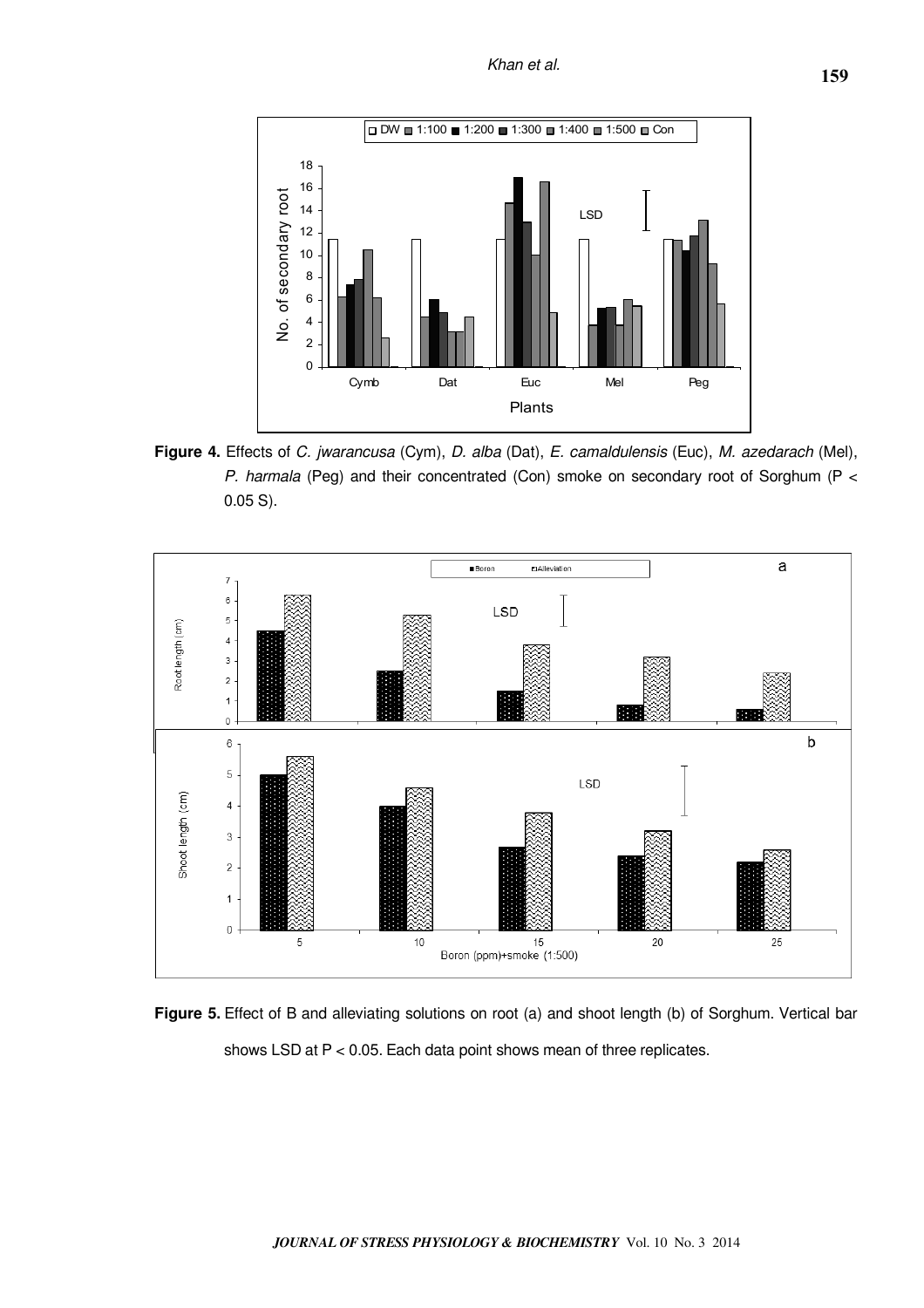

**Figure 6.** Effect of B on root and shoot length of Sorghum



**Figure 7.** Effect of alleviating solutions on root and shoot length of Sorghum.



Figure 8. B contents of Sorghum root (a) and shoot (b). Each data point represents the mean of three replicates. The vertical bar represents LSD at p < 0.05.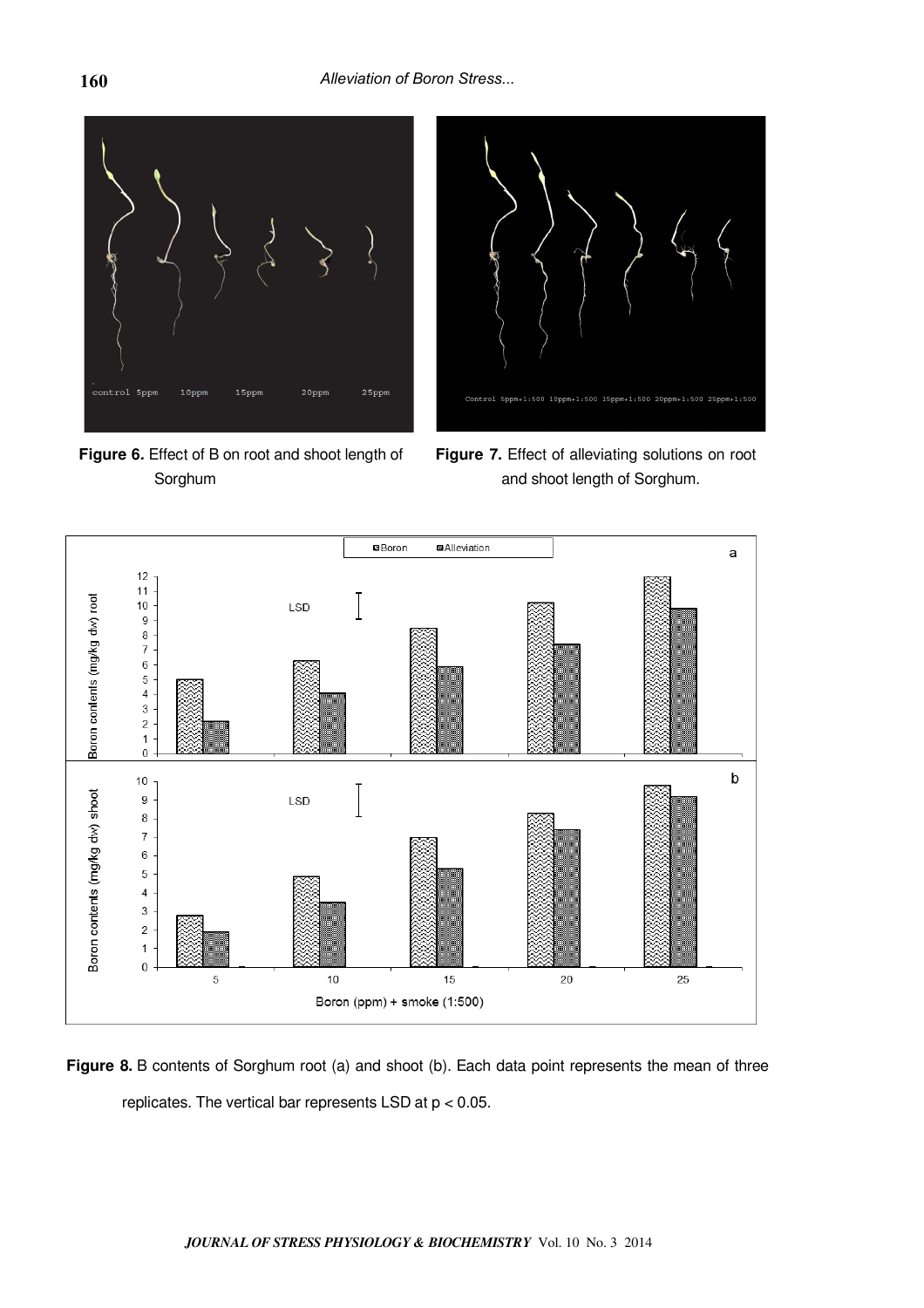| Root<br>fresh weight |                    |         |                    |                    | Root<br>dry weight |  |          |         |                     |                    |                    |
|----------------------|--------------------|---------|--------------------|--------------------|--------------------|--|----------|---------|---------------------|--------------------|--------------------|
| Smoke<br>dilutions   |                    |         |                    |                    |                    |  |          |         |                     |                    |                    |
|                      | Cym                | Euc     | Peg                | Dat                | Mel                |  | Cym      | Euc     | Peg                 | Dat                | Mel                |
| DW                   | 0.164b             | 0.164d  | 0.164b             | 0.164a             | 0.164a             |  | 0.028bc  | 0.028c  | 0.028 <sub>bc</sub> | 0.028a             | 0.028a             |
| 1:100                | 0.160 <sub>b</sub> | 0.288bc | 0.318a             | 0.101 <sub>b</sub> | 0.090 <sub>b</sub> |  | 0.053ab  | 0.082ab | 0.103a              | 0.011 <sub>b</sub> | 0.012 <sub>b</sub> |
| 1:200                | 0.218ab            | 0.345ab | 0.184ab            | 0.061bc            | 0.092b             |  | 0.054ab  | 0.085ab | 0.059 <sub>b</sub>  | 0.011 <sub>b</sub> | 0.013bc            |
| 1:300                | 0.192ab            | 0.241cd | 0.183ab            | 0.054bc            | 0.073b             |  | 0.049ab  | 0.056bc | 0.038bc             | 0.010 <sub>b</sub> | 0.010b             |
| 1:400                | 0.161 <sub>b</sub> | 0.236cd | 0.168b             | 0.081bc            | 0.066bc            |  | 0.041abc | 0.054bc | 0.030 <sub>bc</sub> | 0.010 <sub>b</sub> | 0.010 <sub>b</sub> |
| 1:500                | 0.237ab            | 0.390a  | 0.165 <sub>b</sub> | 0.078b             | 0.088 <sub>b</sub> |  | 0.064ab  | 0.088a  | 0.034bc             | 0.011 <sub>b</sub> | 0.011 <sub>b</sub> |
| Conc.                | 0.011c             | 0.015e  | 0.017c             | 0.018c             | 0.016c             |  | 0.007d   | 0.006c  | 0.004d              | 0.003c             | 0.002 <sub>b</sub> |
| LSD                  | 0.0993             | 0.0969  | 0.1454             | 0.0542             | 0.051              |  | 0.0395   | 0.0250  | 0.0364              | 0.0151             | 0.0154             |

Table 1. Effect of smoke dilution on root fresh and dry weight of sorghum

All the data points shown are mean of three replicates with ten seeds in each Petri dish.

Table 2. Effect of smoke on shoot fresh weight and dry weight of Sorghum

|                    |                    |         | Shoot   | fresh weight        |          |                    | Shoot<br>dry weight |         |                    |                    |
|--------------------|--------------------|---------|---------|---------------------|----------|--------------------|---------------------|---------|--------------------|--------------------|
| Smoke<br>dilutions |                    |         |         |                     |          |                    |                     |         |                    |                    |
|                    | Cym                | Euc     | Peg     | Dat                 | Mel      | Cym                | Euc                 | Peg     | Dat                | Mel                |
| <b>DW</b>          | 0.372a             | 0.372bc | 0.372bc | 0.372a              | .372a    | 0.090a             | 0.090bc             | 0.090bc | 0.090a             | 0.090a             |
| 1:100              | 0.473a             | 0.559ab | 0.750ab | 0.271abc            | 0.247abc | 0.106a             | 0.192 <sub>b</sub>  | 0.244ab | 0.025ab            | 0.025ab            |
| 1:200              | 0.413a             | 0.837a  | 0.383bc | 0.318ab             | 0.329ab  | 0.109a             | 0.328a              | 0.099bc | 0.035ab            | 0.022ab            |
| 1:300              | 0.310a             | 0.381bc | 0.506ab | 0.074c              | 0.086bc  | 0.087a             | 0.181 <sub>b</sub>  | 0.147bc | 0.0167b            | 0.015 <sub>b</sub> |
| 1:400              | 0.350a             | 0.580ab | 0.386bc | 0.100 <sub>bc</sub> | 0.097bc  | 0.117a             | 0.190b              | 0.127bc | 0.021 <sub>b</sub> | 0.011 <sub>b</sub> |
| 1:500              | 0.400a             | 0.928a  | 0.876a  | 0.105 <sub>b</sub>  | 0.125bc  | 0.065a             | 0.415a              | 0.386a  | 0.017 <sub>b</sub> | 0.019b             |
| Conc.              | 0.023 <sub>b</sub> | 0.012d  | 0.029d  | 0.041 <sub>b</sub>  | 0.0361c  | 0.009 <sub>b</sub> | 0.009d              | 0.004d  | 0.004c             | 0.006 <sub>b</sub> |
| LSD                | 0.2540             | 0.3988  | 0.4085  | 0.2372              | 0.2447   | 0.0690             | 0.1337              | 0.1637  | 0.0684             | 0.0713             |

All the data points shown in the table 1 are mean of three replicates with ten seeds in each Petri dish.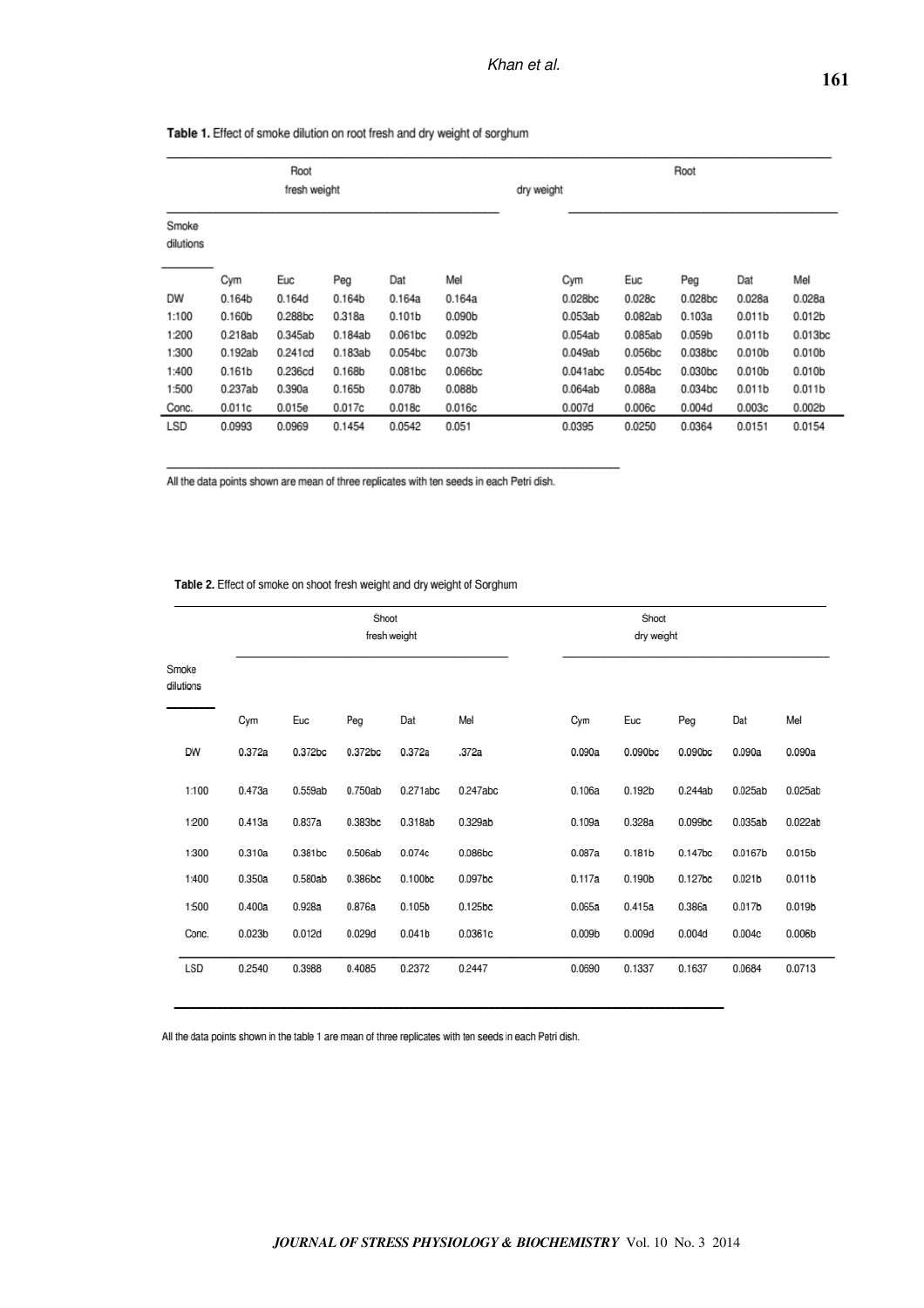| Treatments | Root                | Root               | Shoot               | Shoot              |
|------------|---------------------|--------------------|---------------------|--------------------|
| B (ppm)    | fresh weight        | dry weight         | fresh weight        | dry weight         |
|            |                     |                    |                     |                    |
| <b>DW</b>  | 0.164a              | 0.028a             | 0.372a              | 0.090a             |
| 5          | 0.123ab             | 0.031a             | 0.355ab             | 0.034ab            |
| 10         | 0.062 <sub>bc</sub> | 0.013 <sub>b</sub> | 0.205abc            | 0.032ab            |
| 15         | 0.056bc             | 0.012 <sub>b</sub> | 0.262ab             | 0.025ab            |
| 20         | 0.058bc             | 0.010 <sub>b</sub> | 0.101c              | 0.012b             |
| 25         | 0.052c              | 0.011 <sub>b</sub> | 0.108 <sub>bc</sub> | 0.008 <sub>b</sub> |
|            |                     |                    |                     |                    |
| <b>LSD</b> | 0.0679              | 0.0127             | 0.2535              | 0.0731             |

Table 3. Effect of boron on root and shoot fresh and dry weight of Sorghum

All the data points shows mean of three replicates and each replica contain ten seeds.

Table 4. Effect of alleviating solution of boron and smoke on root and shoot fresh and dry weight of Sorghum.

| Treaments<br>B (ppm) | Root<br>Fresh weight | Root<br>dry weight | Shoot<br>fresh weight | Shoot<br>dry weight |  |
|----------------------|----------------------|--------------------|-----------------------|---------------------|--|
| D.W                  | 0.164a               | 0.028ab            | 0.505a                | 0.053a              |  |
| 5+1:500              | 0.227a               | 0.043a             | 0.451ab               | 0.037ab             |  |
| $10+1:50$            | 0.192a               | 0.040a             | 0.383ab               | 0.032ab             |  |
| 15+1:500             | 0.014 <sub>b</sub>   | 0.011c             | 0.285bc               | 0.027 <sub>b</sub>  |  |
| 20+1:500             | 0.013 <sub>b</sub>   | 0.011c             | 0.276bc               | 0.022 <sub>b</sub>  |  |
| 25+1:500             | 0.044 <sub>b</sub>   | 0.010c             | 0.187c                | 0.017b              |  |
| LSD                  | 0.0674               | 0.0159             | 0.1776                | 0.0241              |  |

All the data point shows mean of three replicates and each replica contain ten seeds.

# **Effect of B stress and alleviating solutions on root and shoot fresh and dry weight**

roots and shoots (Table 4).

#### **Analysis of B in Sorghum roots and shoots**

In case of root fresh and dry weight, there was found no effect at lower concentrations of B but higher concentrations showed a significant reduction in both the parameters (Table 3). Present results also revealed that combined solutions of B and smoke (alleviating solutions) significantly alleviated the toxic effects of B and improved fresh and dry weight of

Present investigation showed that smoke solution potentially alleviated boron stress probably by reducing the uptake of B. However B uptake was reduced significantly in roots as compared to shoot (Fig. 6a and b). Though smoke solution reduced the uptake of B in the shoot, but the reduction was not so significant.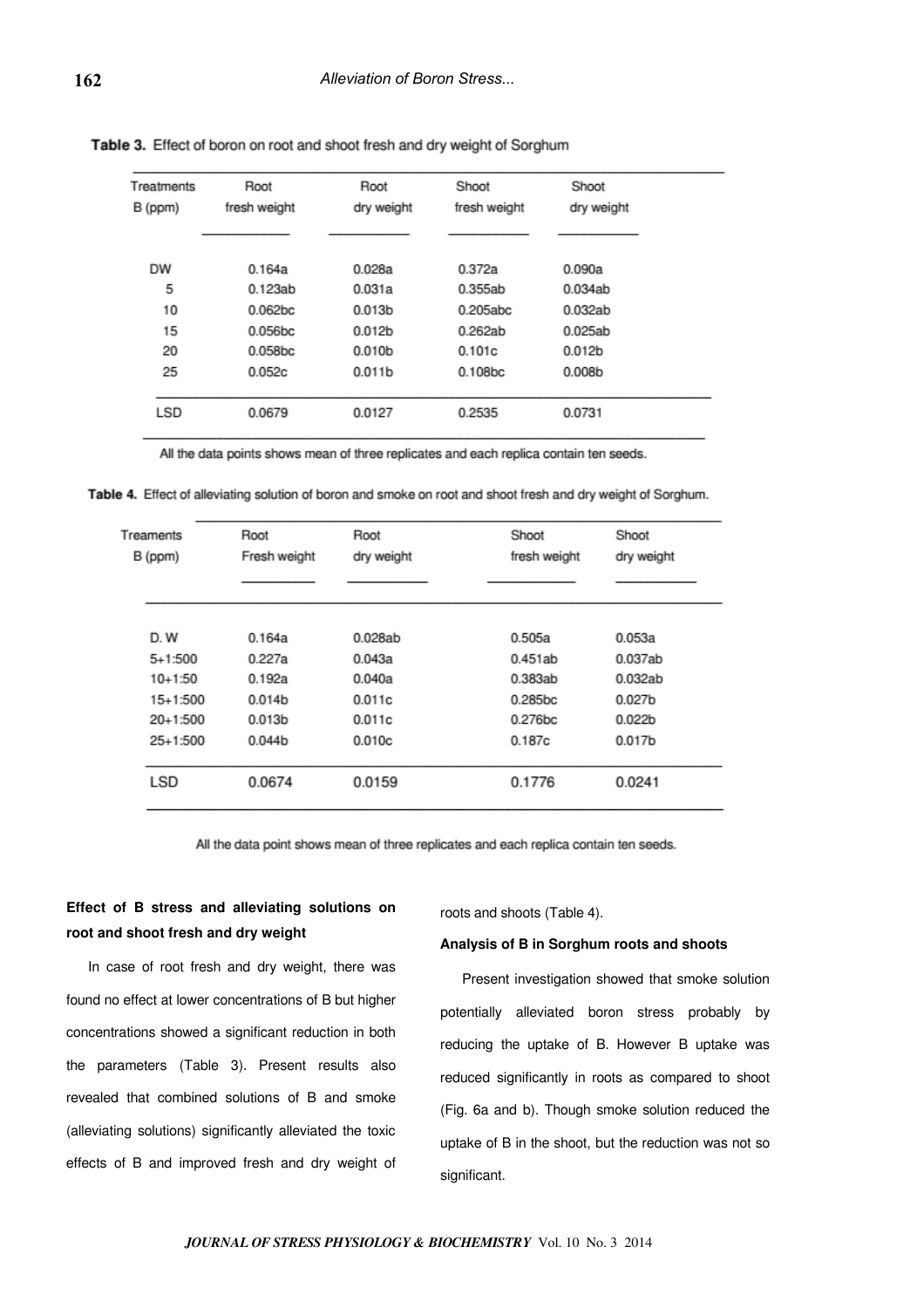# **DISCUSSION**

This study highlights the effect of C. jwarancusa, E. camaldulensisa, P. harmala, D. alba and M. azedarach extracted smoke on the germination and seedling vigor of Sorghum in order to alleviate boron stress. Smoke collected from these plants enhanced seed germination significantly (Fig.1a). In smoke extracts of the plants, concentrated solutions showed inhibition against all the parameters studied. Present results are in accordance with the investigations of Brown and Van Staden (1997) who reported that smoke extracts at lower concentrations improve seed germination. Improvement in germination at lower concentrations of smoke could be attributed to the removal of germination inhibitors such as ABA and phenolics (Da Cuhna and Casali, 1989; Hilhorst and Karssen, 1992). Similarly in case of root and shoot length, plant derived smoke significantly overcame the inhibitory effects caused by excessive amount of B and co-relates with the results of Sparge et al. (2006). Present investigations also indicated that, smoke solutions resulted an increase in seedling fresh and dry weights (Table 1 and 2). These results are in agreement with that of Kulkarni et al. (2006). Similarly number of secondary roots were significantly increased by eucalyptus at the dilution of 1:200 and 1:500 (Fig. 4).

Excess concentration of B in soil may interrupt growth and development of wheat and other higher plants. The most frequent symptoms of boron toxicity in cereals crops include chlorosis and necrosis (Cartwright et al., 1984), delay in development, reduced shoot growth and plant height (Paull et al.,

1988) and root growth suppression (Huang and Graham, 1990). Significant yield losses due to excess boron have been observed in cereals (Cartwright et al., 1984; Paull et al., 1992). Present work Indicates that treatment of plants with B solutions inhibited both root and shoot growth (Fig. 5 and 6). On the other hand plant derived smoke extracts has the potential to overcome the inhibitory effects of B stress through alleviating solutions. Present investigations revealed that Sorghum has lower B contents in shoots as compared to root (Fig. 8). The selection of smoke dilution i.e. 1:500 of  $E$ . camaldulensis for alleviating solution was done on the basis of strong vigour among all the dilutions. The germination (%) and the root and shoot length were significantly increased by smoke as well as alleviating solutions overcome the toxicity of boron stress considerably (Fig. 2 and 5).

A significant relationship was found between diverse factors that could manage B tolerance in Sorghum while treating with alleviating solutions. There was a significant interaction between B stress, alleviating solutions and boron contents of seed and seedlings. In addition, Sorghum seeds treated with boron gave lower seed germination and low root and shoot length. Present results suggested that higher dose of boron retard the growth of Sorghum. Similarly, alleviating effects of smoke extracts against B toxicity is just because smoke has the potential to reduce the uptake of boron which ultimately leads to tolerance of Sorghum to B. However the mechanism by which plant-derived smoke solutions reduce Boron uptake is still a mystery to be unveiled.

The present study investigated that, smoke has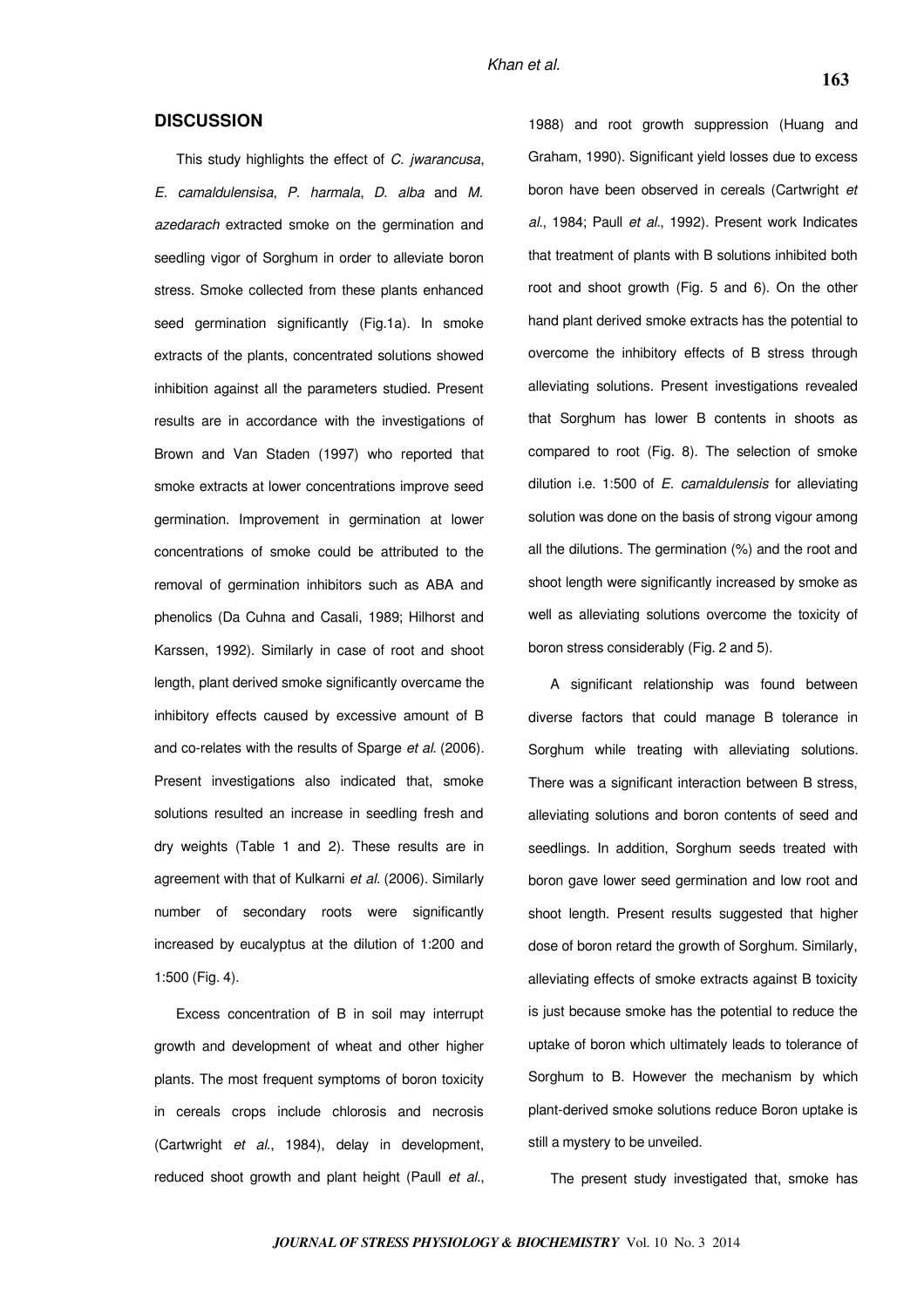the potential to alleviate phytotoxicity caused by B stress and improved seed germination and seedling vigour in Sorghum under B stress condition. Investigations also revealed that, B toxicity has direct relation to B contents of root and shoot, i.e. more B contents, resulted lower growth of root and shoot while, alleviating solutions of smoke and B, smoke reduced the uptake of B resulted an increase in root and shoot length. Hence, the tolerance to B toxicity could be attributed to lower B uptake. Present work also suggested that, smoke is involved in physiological and metabolic activities that improves plant growth under B toxic condition. It is predicted that this study will provide a basic strategy for reducing the risks of B toxicity and maintaining sustainable plant production.

### **REFERENCES**

- Basson, W.D., Bohmer, R.G. and Stanton, D.A. (1969) An automate procedure for determination of boron in plant tissue. Analyst., **94**, 1134–1141.
- Brown, N.A.C. and Van Staden, J. (1997) Smoke as a germination cue: a review. Plant. Growth. Regul., **22**, 115–124.
- Brown, N.A.C. and Botha, P.A. (2004) Smoke seed germination studies and a guide to seed propagation of plants from the major families of the Cape Floristic Region, South Africa. S. Afr. J Bot., **70**, 559–581.
- Cartwright, B., Zarcinas, .A. and Mayfield, H. (1984) Toxic concentrations of boron in red-brown earth at Gladstone, South Australia. Aust. J. Soil. Res., **22**, 61–272.
- Chantachume, Y., Smith, D., Hollambv, G.J., Paull, J.G. and Rathjen, A.J. (1995) Screening for boron tolerance in wheat (Triticum aestivum L.) by solution culture in filter paper. J. Plant. Soil., **177**, 249–254.
- Da Cuhna, R. and Casali, V.W.D. (1989) Effect of growth regulating substances on the germination of lettuce seeds. Braz. J. Plant. Physiol., **1**, 121– 132.
- De Lange, J.H. and Bouche, C. (1990) Autoecological studies on Audonia capitata (Bruniaceae). Plantderived smoke as a germination cue. S. Afr. J. Bot., **56**, 188–202.
- Dixon, K.W., Roche, S. and Pate, J.S. (1995) The promotive effect of smoke derived from burnt native vegetation on seed germination of Western Australian plants. Oecologia., **101**, 185-192.
- Flematti, G.R., Ghisalberti, E.L., Dixon, K.W. and Trengove, R.D. (2004) A compound from smoke that promotes seed germination. Science., 305– 977.
- Hilhorst, H.W. and Karssen, C.M. (1992) Seed dormancy and germination: the role of abscisic acid and gibberellins and the importance of hormone mutants. Plant. Growth. Regul., **11**, 225–238.
- Huang, G. and Graham, R.D. (1990) Resistance of wheat genotypes to boron toxicity is expressed at the cellular level. Plant. Soil., **126**, 295–300.
- Kulkarni, M.G., Sparg, S.G., Light, M.E. and Van Staden, J. (2006) Stimulation of Rice (Oryza sativa L.) Seedling Vigour by Smoke-water and